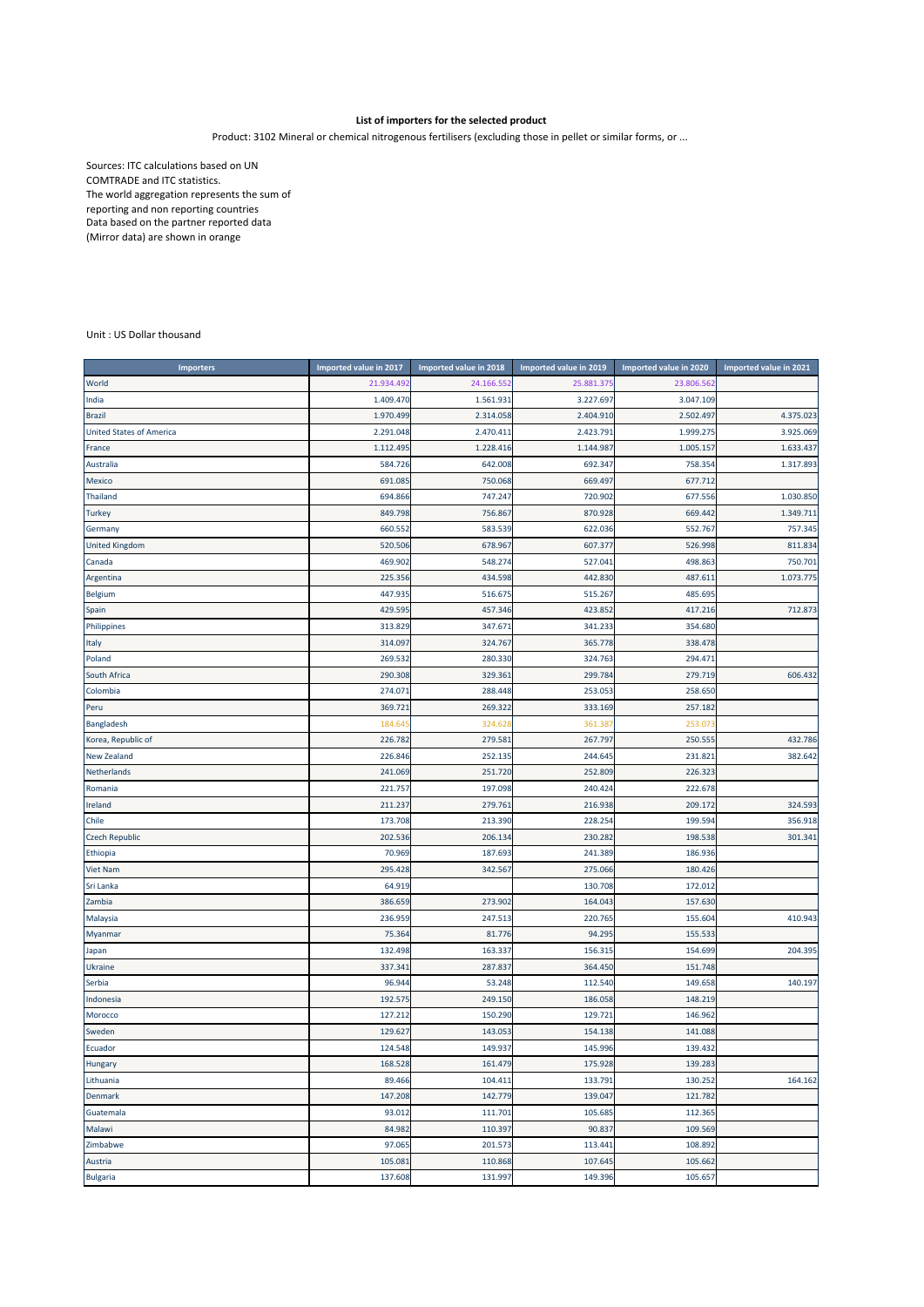| Tanzania, United Republic of      | 68.378          | 101.539          | 62.211           | 104.377          |         |
|-----------------------------------|-----------------|------------------|------------------|------------------|---------|
| Uruguay                           | 68.499          | 94.634           | 96.943           | 103.266          |         |
| Greece                            | 130.853         | 123.144          | 106.754          | 98.915           | 161.498 |
| Latvia                            | 70.411          | 68.820           | 81.022           | 97.77            | 162.529 |
| Slovakia                          | 92.027          | 88.564           | 105.050          | 85.022           |         |
| Kazakhstan                        | 50.756          | 62.744           | 86.349           | 81.726           |         |
| Kenya                             | 75.589          | 56.108           | 54.574           | 81.275           |         |
|                                   | 63.728          | 88.228           | 84.334           | 74.463           | 142.890 |
| Portugal                          |                 |                  |                  |                  |         |
| Cambodia                          | 81.395          | 96.220           | 82.044           | 74.003           |         |
| Taipei, Chinese                   | 64.163          | 74.997           | 71.319           | 70.126           |         |
| <b>Nepal</b>                      | 69.463          | 86.17            | 94.324           | 65.844           |         |
| Costa Rica                        | 61.825          | 73.106           | 73.061           | 62.471           |         |
| Djibouti                          | 43.00           | 30.17            | 75.74            | 60.99            |         |
| Congo, Democratic Republic of the | 38.156          | 50.097           | 76.506           | 58.318           |         |
| Switzerland                       | 45.807          | 49.747           | 61.476           | 57.852           | 86.438  |
| Paraguay                          | 48.076          | 52.779           | 60.727           | 56.473           | 85.997  |
| <b>El Salvador</b>                | 40.296          | 34.192           | 53.095           | 55.356           |         |
| Estonia                           | 95.753          | 113.724          | 106.002          | 55.17            | 113.058 |
| Afghanistan                       | $\Omega$        | $\mathbf 0$      | 0                | 55.06            |         |
| Honduras                          | 62.991          | 77.896           | 54.244           | 52.32            |         |
| Israel                            | 54.334          | 46.626           | 49.629           | 50.172           |         |
| Dominican Republic                | 45.646          | 59.397           | 50.353           | 49.120           |         |
| Norway                            | 46.722          | 54.680           | 52.486           | 48.309           | 63.617  |
|                                   | 45.73           | 71.72            | 34.127           | 46.62            |         |
| Iraq                              |                 |                  |                  |                  |         |
| Azerbaijan                        | 28.446          | 45.85            | 32.959           | 45.15:           |         |
| Mozambique                        | 24.612          | 23.96:           | 55.308           | 44.853           | 78.761  |
| Oman                              | 6.452           | 8.838            | 5.438            | 43.96            |         |
| Finland                           | 41.960          | 39.178           | 40.949           | 43.032           |         |
| Ghana                             | 92.090          | 58.55            | 69.589           | 40.63            |         |
| <b>United Arab Emirates</b>       | 18.592          | 17.822           | 40.769           | 39.780           |         |
| Côte d'Ivoire                     | 21.103          | 20.68            | 41.551           | 38.235           |         |
| Cameroon                          | 31.355          | 27.958           | 19.27            | 37.13            |         |
| Nicaragua                         | 42.179          | 31.204           | 34.09            | 36.762           |         |
| Mongolia                          | 29.687          | 34.138           | 39.969           | 36.582           |         |
| Moldova, Republic of              | 24.667          | 39.63            | 34.538           | 36.377           |         |
| Sudan                             | 94.082          | 107.432          | 98.35            | 33.55            |         |
| Pakistan                          | 37.700          | 61.347           | 64.636           | 33.323           |         |
| Tajikistan                        | 26.852          | 26.095           | 25.548           | 30.569           | 29.924  |
| Uzbekistan                        | 892             | 964              | 13.422           | 29.446           |         |
| Senegal                           | 24.455          | 18.379           | 25.261           | 28.872           |         |
|                                   |                 |                  |                  |                  |         |
| Turkmenistan                      | 24 <sub>2</sub> | 18               | 20.92            | 28.24            |         |
| Slovenia                          | 25.099          | 25.998           | 27.482           | 27.764           |         |
| Saudi Arabia                      | 27.146          | 27.723           | 29.099           | 27.147           |         |
| Luxembourg                        | 24.514          | 29.939           | 27.597           | 26.031           |         |
| Panama                            | 16.761          | 20.547           | 40.528           | 26.009           |         |
| Kyrgyzstan                        | 27.718          | 22.246           | 40.833           | 25.612           |         |
| Papua New Guinea                  | 27.248          | 28.44            | 26.47            | 23.94            |         |
| Lao People's Democratic Republic  | 8.714           | 11.410           | 12.231           | 21.86            |         |
| Angola                            | 47.920          | 31.309           | 14.947           | 20.49            |         |
| Armenia                           | 25.258          | 21.832           | 30.303           | 19.762           |         |
| Benin                             | 15.686          | 13.239           | 23.511           | 19.572           |         |
| Croatia                           | 19.802          | 21.700           | 21.056           | 18.207           |         |
| China                             | 36.441          | 60.208           | 65.581           | 17.357           |         |
| Nigeria                           | 8.085           | 4.449            | 6.374            | 17.268           |         |
| <b>Russian Federation</b>         | 12.729          | 13.842           | 15.343           | 16.927           | 14.452  |
| Algeria                           | 14.327          | 33.19            | 20.162           | 16.26            |         |
|                                   |                 |                  |                  |                  |         |
| Egypt                             | 9.712<br>16.396 | 12.202<br>14.993 | 19.240<br>16.404 | 16.171<br>16.141 |         |
| Bosnia and Herzegovina            |                 |                  |                  |                  |         |
| Jordan                            | 19.483          | 18.111           | 17.757           | 14.706           |         |
| Botswana                          | 7.278           | 12.445           | 10.637           | 14.697           |         |
| Macedonia, North                  | 13.974          | 12.076           | 11.852           | 14.685           |         |
| Bolivia, Plurinational State of   | 18.927          | 17.459           | 13.689           | 14.230           | 25.997  |
| Suriname                          | 4.940           | 5.160            | 1.376            | 14.089           |         |
| Guyana                            | 10.175          | 23.615           | 18.383           | 13.942           | 22.206  |
| <b>Belarus</b>                    | 14.675          | 17.954           | 14.612           | 12.860           |         |
| <b>Burkina Faso</b>               | 31.129          | 26.783           | 10.030           | 12.669           |         |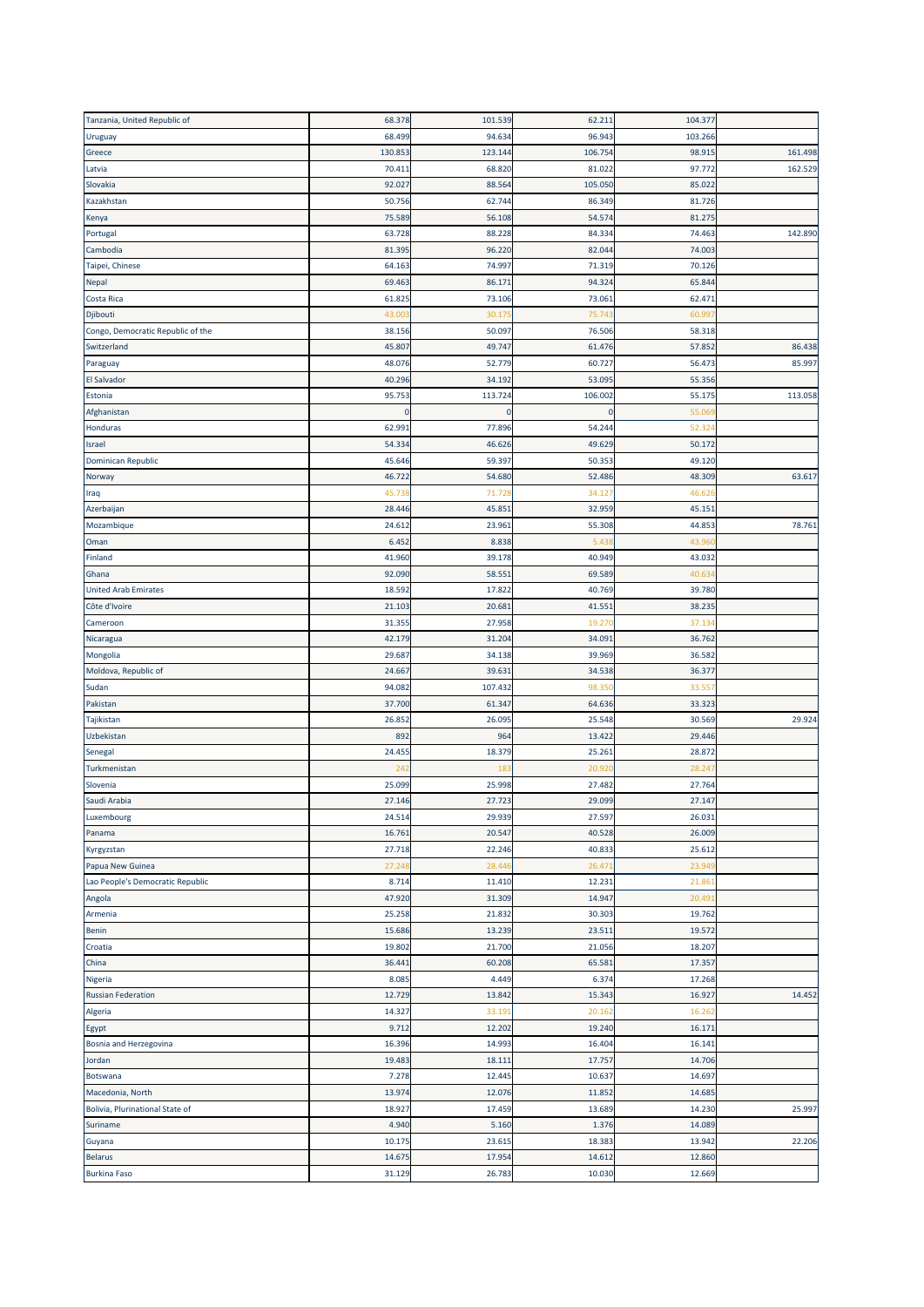| Lebanon                                                                       | 14.014         | 12.296 | 11.753 | 12.599 |        |
|-------------------------------------------------------------------------------|----------------|--------|--------|--------|--------|
| Mauritania                                                                    | 7.842          | 8.843  | 9.094  | 12.086 | 42.381 |
| Syrian Arab Republic                                                          | 3.53           | 2.19   | 13.16  | 11.32  |        |
| Albania                                                                       | 567            | 459    | 10.132 | 10.775 |        |
| Namibia                                                                       | 42.744         | 32.436 | 17.910 | 9.971  |        |
| Palestine, State of                                                           | 1.215          | 1.462  | 1.685  | 9.871  |        |
| Eswatini                                                                      | 7.149          |        |        |        |        |
|                                                                               |                | 8.530  | 9.925  | 9.148  |        |
| Cuba                                                                          | 33.968         | 33.746 | 29.433 | 8.356  |        |
| Togo                                                                          | 3.988          | 6.808  | 5.166  | 7.736  | 749    |
| Tunisia                                                                       | 5.734          | 3.982  | 3.911  | 7.68   |        |
| Singapore                                                                     | 6.429          | 8.647  | 9.219  | 7.408  |        |
| Niger                                                                         | 8.579          | 9.566  | 7.327  | 6.746  |        |
| Iran, Islamic Republic of                                                     | 15.867         | 10.070 |        | 6.393  |        |
| Hong Kong, China                                                              | 5.928          | 7.227  | 6.851  | 6.295  | 24.092 |
| Guinea                                                                        | 12.29          | 9.52(  | 7.24   | 5.82   |        |
| Madagascar                                                                    | 5.008          | 5.778  | 7.713  | 5.694  | 8.119  |
| Mali                                                                          | 77.895         | 62.735 | 93.969 | 5.17   |        |
| Yemen                                                                         | 7.35           | 2.77   | 5.83   | 4.80   |        |
| Uganda                                                                        | 5.458          | 9.976  | 10.892 | 4.542  |        |
| Fiji                                                                          | 4.362          | 2.784  | 3.730  | 4.355  |        |
| Georgia                                                                       | 6.563          | 3.695  | 3.196  | 4.064  | 3.765  |
| Mauritius                                                                     | 3.351          | 4.473  | 5.294  | 3.758  |        |
| Korea, Democratic People's Republic of                                        | 30.747         |        | 29.943 | 3.69   |        |
|                                                                               |                | 80.74  |        |        |        |
| Eritrea                                                                       | 3.421          | 6.88   | 5.301  | 3.680  |        |
| Iceland                                                                       | 3.102          | 2.446  | 3.196  | 3.442  |        |
| Lesotho                                                                       | 7.446          | 3.258  | 3.659  | 3.207  |        |
| Cyprus                                                                        | 3.141          | 2.945  | 3.167  | 3.166  |        |
| Jamaica                                                                       | 3.166          | 5.243  | 3.965  | 3.091  |        |
| Belize                                                                        | 2.418          | 3.484  | 2.986  | 2.900  | 4.933  |
| Liberia                                                                       | 5.658          | 1.98   | 1.634  | 2.75   |        |
| New Caledonia                                                                 | 2.01(          | 1.250  | 1.350  | 1.98   |        |
| Libya, State of                                                               | 5.914          | 1.675  | 4.67   | 1.82   |        |
| Venezuela, Bolivarian Republic of                                             | 821            |        | 1.04   | 1.52   |        |
| Haiti                                                                         |                |        |        |        |        |
|                                                                               | 522            | 1.73   | 2.08   | 1.48   |        |
| Greenland                                                                     | $\overline{9}$ | 4      |        | 1.28   |        |
| Kuwait                                                                        | 447            | 693    | 1.186  | 1.194  |        |
|                                                                               |                |        |        |        |        |
| Rwanda                                                                        | 2.780          | 3.801  | 3.187  | 1.11   |        |
| Qatar                                                                         | 424            | 272    | 725    | 1.005  |        |
| Montenegro                                                                    | 655            | 698    | 833    | 844    |        |
| Congo                                                                         | 319            | 418    | 233    | 747    | 903    |
| Somalia                                                                       | 928            | 16     | 324    | 713    |        |
| Sierra Leone                                                                  | 1.335          | 2.544  | 47     | 580    |        |
| <b>Trinidad and Tobago</b>                                                    | 512            | 378    | 313    | 560    |        |
| Malta                                                                         | 710            | 612    | 561    | 533    |        |
| Faroe Islands                                                                 | 786            | 560    | 299    | 501    |        |
| Gabon                                                                         | 1.776          | 1.760  | 2.557  | 489    |        |
| French Polynesia                                                              | 380            | 273    | 573    | 423    |        |
|                                                                               | 488            | 682    | 459    | 346    |        |
|                                                                               | 1.015          | 1.398  | 354    | 295    |        |
| Cabo Verde                                                                    | 261            | 229    | 266    | 275    |        |
| Saint Lucia                                                                   | 138            | 131    | 112    | 242    |        |
|                                                                               | 220            | 110    | 162    | 232    |        |
|                                                                               | 533            | 179    | 221    | 229    |        |
|                                                                               | -2             |        |        |        |        |
| South Sudan                                                                   |                | 62     |        | 224    |        |
| Maldives<br>Bahamas<br>Bahrain<br><b>Barbados</b><br>Central African Republic | 177            | 176    | 172    | 203    |        |
| Cayman Islands                                                                | 242            | 205    | 398    | 195    |        |
|                                                                               | 240            | 279    | 152    | 170    |        |
| Curaçao<br>Free Zones                                                         | 384            | 1.324  | 98     | 169    |        |
| Saint Pierre and Miquelon                                                     | 98             | 144    | 160    | 166    |        |
| <b>Burundi</b>                                                                | 3.594          | 6.187  | 3.402  | 151    |        |
| <b>Equatorial Guinea</b>                                                      | 103            | 44     | 59     | 151    |        |
| Gibraltar                                                                     | 7              | 14     | 49     | 146    |        |
| <b>Brunei Darussalam</b>                                                      | 83             | 62     | 126    | 144    |        |
| Ship stores and bunkers                                                       | 12             |        | 156    | 137    |        |
| Solomon Islands                                                               | 438            | 837    | 436    | 136    |        |